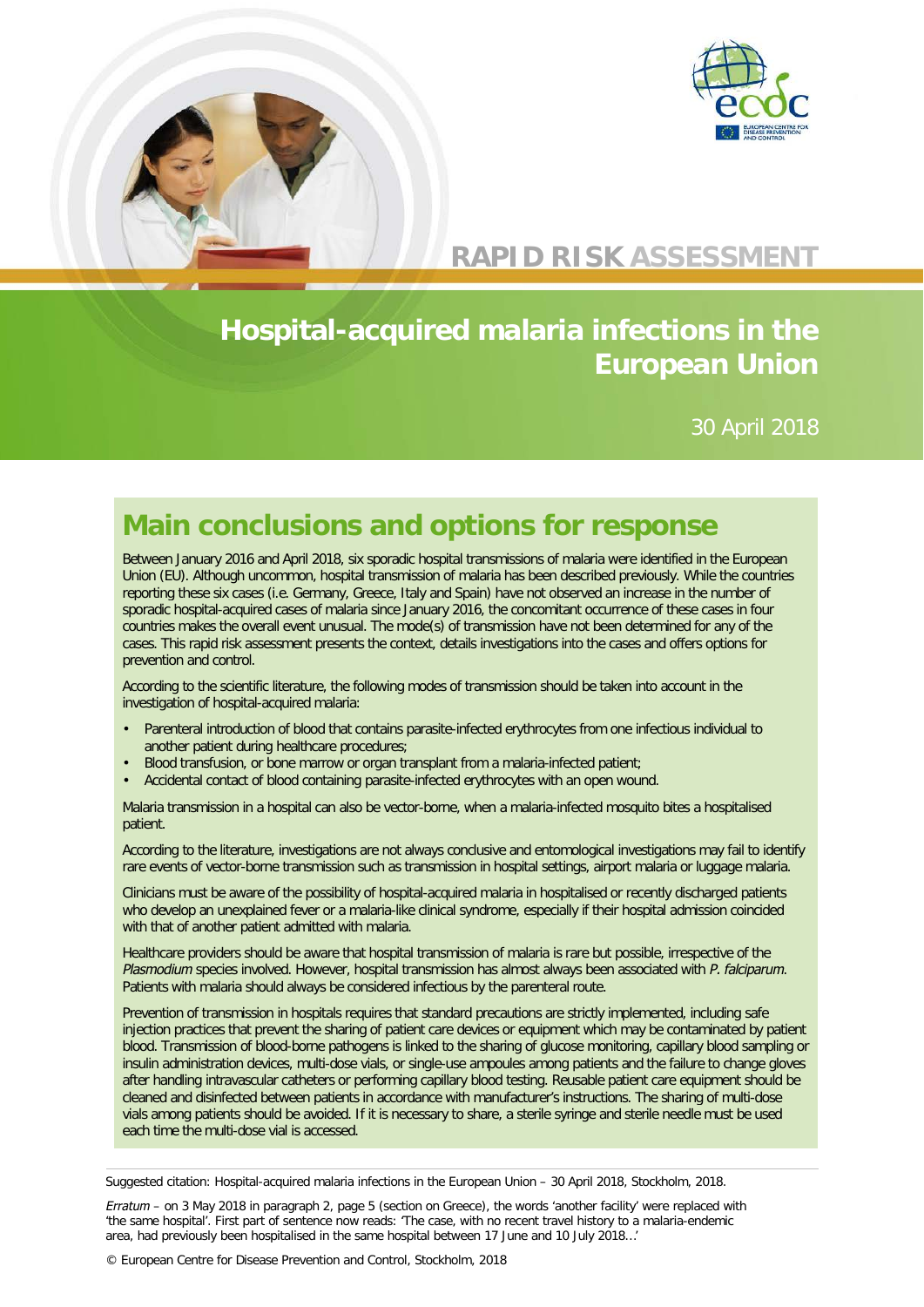An investigation and assessment of infection prevention and control procedures and practices related to bloodborne transmission is indicated in the event of any suspected hospital transmission of malaria (e.g. handling of intravascular catheters, capillary blood sampling, use of glucometers, use of multi-dose drug vials, saline and heparin flushes, and use of gloves.) Investigations should also include an assessment of possible transmission through blood transfusion, bone marrow or organ transplantation, concurrent with a malaria case in the hospital, an assessment of possible vector-borne transmission by a local vector or associated with travel in a malaria-endemic country, airport/harbour or luggage malaria, and molecular typing of *Plasmodium* spp. isolates (when possible).

If a high local vector capacity supports increased risk of vector-borne transmission, prevention measures should be considered to avoid patients or personnel being bitten by mosquitoes (e.g. bed-nets, insect repellents) when a patient with malaria is hospitalised.

The risk of further spread of malaria in the EU associated with these recent events is considered negligible.

Competent authorities are encouraged to report new human cases of hospital transmission of malaria and the findings of public health investigations to the Epidemic Intelligence Information System for Antimicrobial Resistance and Healthcare-associated Infections (EPIS-AMR-HAI). Where appropriate, competent public health authorities are encouraged to issue notifications on EWRS, as per Article 9 of Decision 1082/2013/EU on serious cross-border threats to health.

### **Source and date of request**

ECDC Internal Decision, 20 March 2018.

### **Public health issue**

Following the occurrence of several hospital-acquired malaria cases in the European Union (EU), ECDC has assessed the risk related to transmission of the parasite in hospital settings.

# **Consulted experts**

**ECDC experts**: Margot Einöder-Moreno, Bertrand Sudre, Dragoslav Domanovic, Céline Gossner, Joana Haussig, Ana-Belen Escriva, Helena Simanova, Sergio Brusin, Diamantis Plachouras.

#### **EU countries (in alphabetical order):**

**Greece:** Flora Kontopidou Healthcare Associated Infections and Antimicrobial Resistance Office, Hellenic Center for Disease Control & Prevention, Athens.

Danai Pervanidou, Office for Vector-borne Diseases, Department for Epidemiological Surveillance & Intervention, Hellenic Center for Disease Control & Prevention, Athens.

**Italy:** Daniela Boccolini, Marco Di Luca, Luigi Gradoni, Michela Menegon, Giovanni Rezza; Caterina Rizzo, Roberto Romi, Francesco Severini, Carlo Severini, Luciano Toma, all from the Department of Infectious Diseases of the Istituto Superiore di Sanità (National Institute of Health)

**Spain:** Beatriz Fernández Martínez, Área de Análisis en Vigilancia Epidemiológica, Centro Nacional de Epidemiología, Instituto de Salud Carlos III, Madrid.

Jesús Rodríguez-Baño, Unidad Clínica Enfermedades Infecciosas y Microbiología, Hospital Universitario Virgen Macarena, Departamento de Medicina, Universidad de Sevilla, Instituto de Biomedicina de Sevilla, Sevilla.

José Miguel Rubio, Head of the Malaria & Emerging Parasitic Diseases Laboratory, National Microbiology Centre, Instituto de Salud Carlos III, Madrid.

Mª José Sierra Moros, Centro de Coordinación de Alertas y Emergencias Sanitarias (CCAES).

All experts have submitted declarations of interest and a review of these declarations did not reveal any conflict of interest.

Experts from WHO have reviewed this risk assessment; however, the views expressed in this document do not necessarily represent the views of WHO.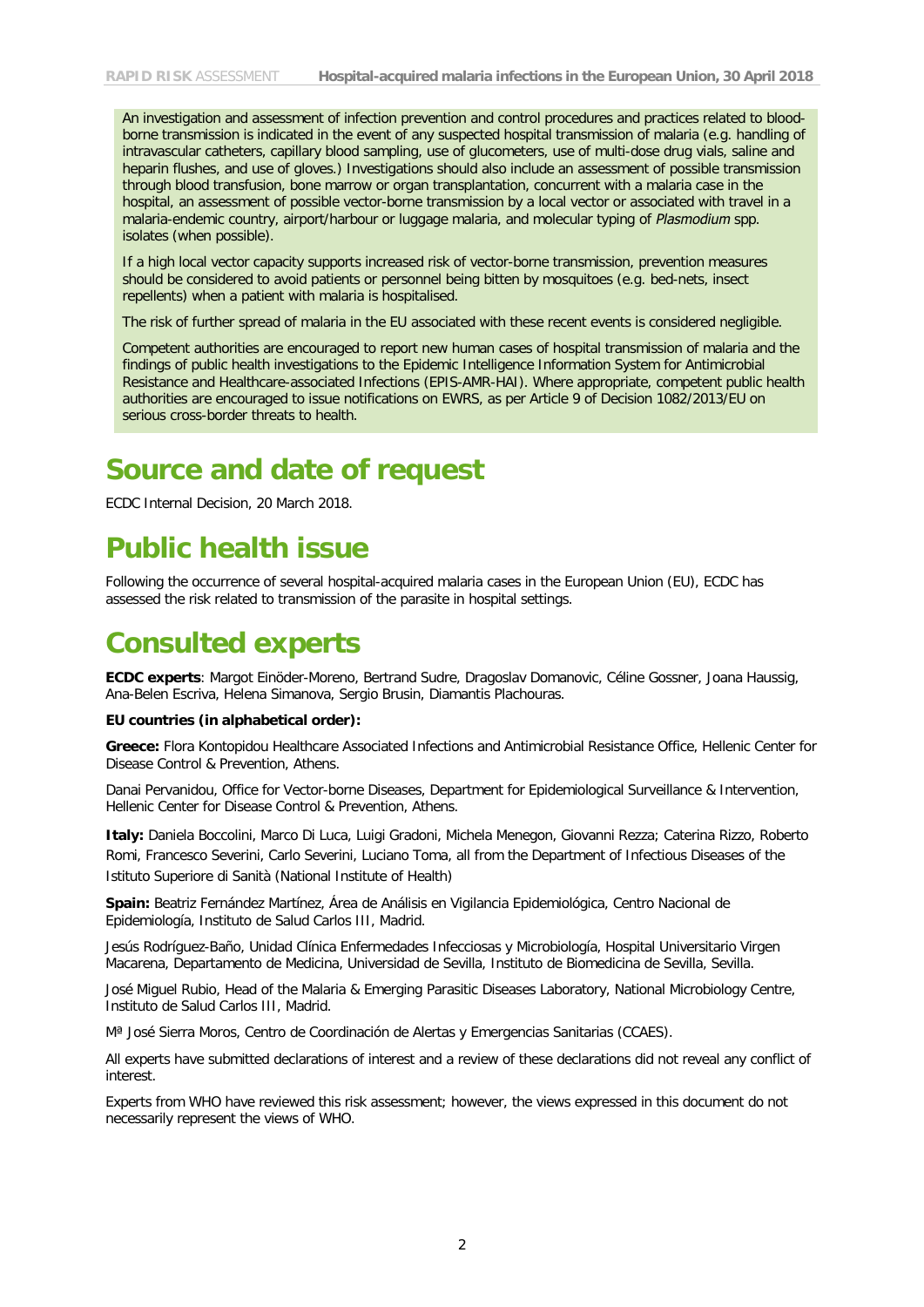### **Disease background information**

Malaria is caused by infection with parasites of various *Plasmodium* species (i.e *P. falciparum, P. malariae, P. ovale, P. vivax* and *P. knowlesi*) transmitted by the bites of infected females of various *Anopheles* mosquito species [1]. Malaria caused by *P. falciparum* and *P. vivax* represents the majority of the malaria health burden worldwide, with estimated incidences of 207 million and 8.5 million cases respectively in 2016. [2].

*P. falciparum* can lead to life-threatening infection and is the most prevalent malaria parasite in Africa, but exists in numerous tropical and subtropical countries in the Americas and Asia. *P. vivax* infection usually leads to milder disease and relapses. *P. vivax* commonly infects humans in many countries outside of sub-Saharan Africa, notably in tropical countries in the Americas, Central and Southeast Asia, and Oceania [3].

*P. malariae* is widespread throughout sub-Saharan Africa and in the Amazon Basin of South America. It is also largely present in south-east Asia and on many of the islands in the western Pacific [4]. *P. ovale* is present in sub-Saharan Africa, south-east Asia and the islands of the western Pacific [5]. *P. knowlesi* is an emerging zoonotic malaria parasite responsible for malaria infection in south-east Asia [6].

The incubation period of malaria usually varies between seven and 15 days, but long incubation periods of several months have been observed, depending on the patients and the *Plasmodium* species. Parasitaemias associated with *P. ovale* and *P. malariae* are usually lower than those observed for *P. falciparum* or *P. vivax*. Infections with *P. vivax* and *P. ovale* in humans can lead to relapses due to quiescent liver stage forms (hypnozoites) of the parasite. Late relapses of *P. malariae* have been described, most probably in relation to the long-term persistence of blood stage parasite infection [4].

Several *Anopheles* mosquito species competent for malaria transmission are present in Europe. The World Health Organization's European Region, which encompasses the EU Member States, was declared malaria-free following the interruption of indigenous malaria transmission in 2015. Current efforts in the WHO European Region are focused on reducing the risk of malaria being reintroduced [7]. More information on malaria is available in the ECDC malaria factsheet.

Malaria parasites may be transmitted through substances of human origin (SoHO) [8-10]. In this context, the highest risk of malaria transmission is through contaminated erythrocyte-containing blood components and peripheral blood stem cells or bone marrow [11,12]. Transmission has also been reported as a result of kidney, liver and heart transplantation [13,14].

In non-malaria-endemic countries such as the EU Member States, the application of blood safety measures [15] has been successful in keeping the incidence of transfusion-transmitted malaria low, and the rejection rate of donors due to risk of malaria has been estimated, in various countries, to be 0.003–0.43% of all donations [16]. The EU Directive on human tissues and cells also recommends laboratory screening for the presence of malaria in donors, depending on their travel and exposure history and the characteristics of the donated cells and tissues [17]. The Council of Europe guide to the quality and safety of organs for transplantation [18] recommends checking travellers and immigrants from malaria-endemic countries (within the past five years) for malaria infection [18]. Parasitaemic donors of organs are usually rejected. However, grafts donated by successfully treated and recovered donors may be used, with some exceptions – e.g. liver donation where some species *(P. vivax* and *P. ovale*) may survive the treatment. In these cases, the prophylactic treatment of recipients for malaria should be considered.

In non-endemic countries, malaria may be transmitted by imported infectious mosquitoes or imported human cases. Airport/seaport malaria or luggage malaria results from the bite of an infected mosquito imported in an aircraft [19]. However, airport malaria remains a rare event with only a limited number of cases having been reported in recent years [19].

Introduced malaria results from the bite of a local mosquito infected by an imported case. In the EU/EEA countries, several areas have experienced the re-introduction of malaria: Greece since 2009 [20-23], France (Corsica) in 2006 [24], and Spain in 2010 [25,26].

### **Hospital transmission of malaria**

For the purpose of this document, hospital-acquired malaria is defined as non-vector-borne malaria acquired in a healthcare facility by a patient in whom the infection was not present or incubating at the time of admission.

Hospital-acquired malaria occurs through inoculation with blood or cells that contain parasite-infected erythrocytes during healthcare procedures. The transmission results from the introduction of the parasite into a person by artificial means, including blood transfusion, bone marrow or organ transplant, or the shared use of needles or syringes contaminated with blood.

Although uncommon, hospital transmission of *P. falciparum* malaria has been documented. Transmission has often been reported from one patient to another in the same ward by inoculation of blood that contained parasiteinfected erythrocytes. In most of the reported cases, vector-borne transmission was considered unlikely by the investigators. Molecular analysis is able to demonstrate whether the *Plasmodium* isolates are identical. Diagnosis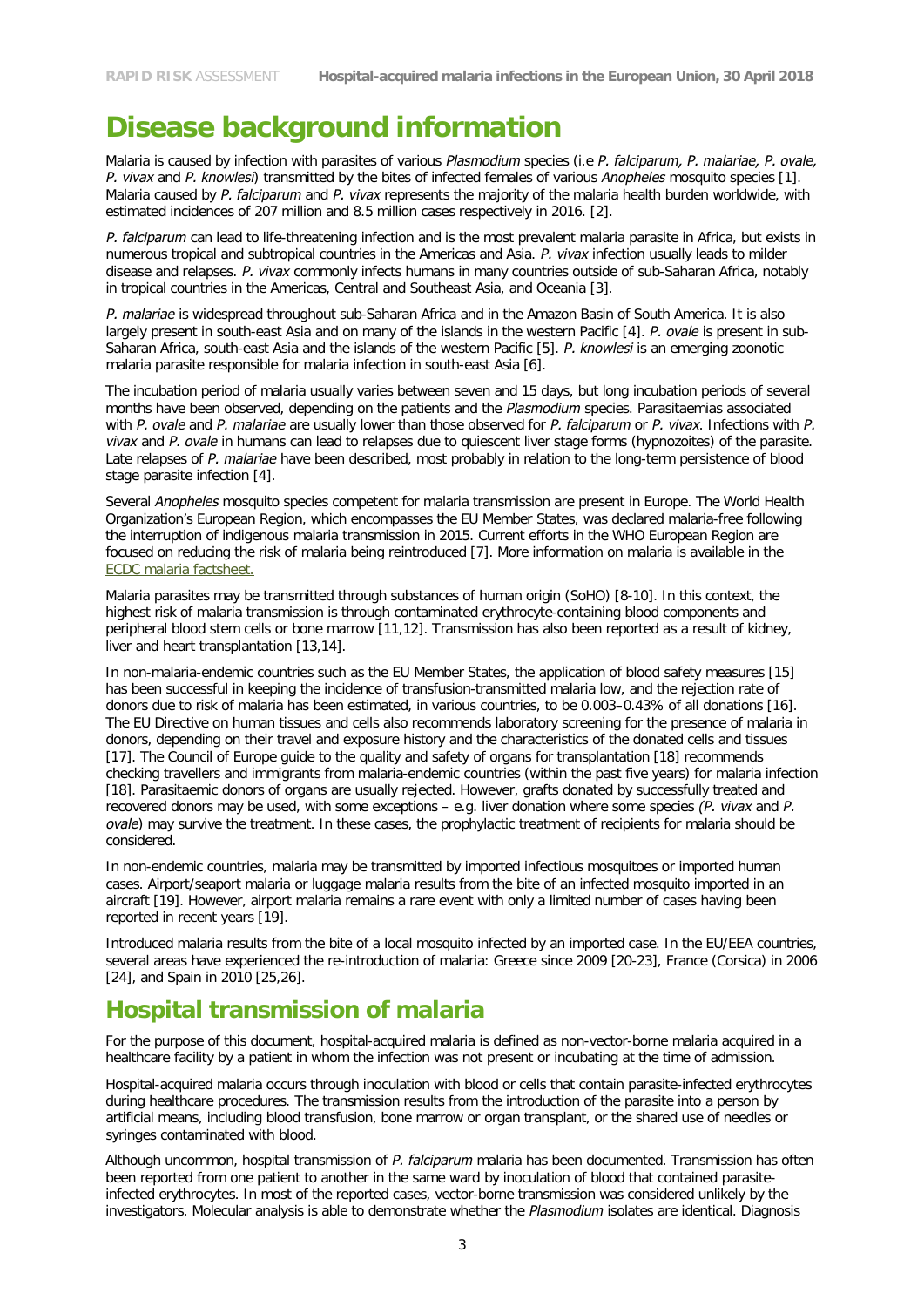and treatment are often delayed with potentially unfavourable outcome due to the low suspicion of malaria infection in non-endemic areas.

ECDC performed a literature review to identify transmission modes for malaria in hospitals, excluding transmission through blood transfusion, bone marrow and organ transplant and vector-borne transmission, as these are wellstudied and not addressed in this rapid risk assessment (Annex 2).

Hospital transmission has been suspected or associated with several procedures or situations:

- saline and heparin flushes of intravenous devices [27-30];
- incorrect capillary blood sampling techniques for blood-glucose measurement [31];
- contamination of gloves during the manipulation of drip lines and venous cannulae [32];
- needle-stick injuries [33];
- minor and unnoticed bleeding from dry cracked hands during intravenous catheter insertion and manipulation  $[33]$ ;
- exposure during the manipulation of the catheter and/or parenteral infusion [34];
- contact transmission from an environment contaminated with occult blood into wounds or intravascular catheters [35];
- contaminated catheters and contrast medium for computed tomographic scanner [36];
- use of common components of the infusion apparatus, excluding the needle [3].

Due to the complexity of the investigations and the bias of recall, it should be noted that the exact mode of transmission remained unclear in a significant proportion of the events reported in the literature [26,27,35,37-42].

This evidence is a reminder that malaria is also a blood-borne infection and that the strict implementation of standard precautions (including safe injection practices and safe use of patient care equipment and devices that can be contaminated by patient blood) is crucial for preventing hospital transmission of malaria [43-45].

# **Event background information**

Since January 2016, ECDC has identified six cases of hospital-acquired malaria in Italy (two cases), Spain (two cases), Greece (one case) and Germany (one case). Five of the cases were notified to ECDC and one was found in the literature. One of the cases died. None of the cases reported recent travel to a malaria-endemic country.

| <b>Country</b><br><b>of</b><br>report | Age<br>(years)    | Date of<br>onset      | <b>Place of</b><br>infection        | <b>Suspected</b><br>mode of<br>transmission | <b>Possible</b><br>exposure                           | <b>Outcome</b> | Plasmodium<br>species       |
|---------------------------------------|-------------------|-----------------------|-------------------------------------|---------------------------------------------|-------------------------------------------------------|----------------|-----------------------------|
| Germany                               | 33                | 2016                  | Nordrhein-<br>Westfalen,<br>Germany | Hospital<br>transmission                    | Shared room<br>with a<br>malaria case                 | Alive          | P. falciparum               |
| Greece                                | 39                | $18 - 20$<br>Jul 2017 | Ipeiros,<br>Greece                  | Vector or<br>hospital<br>transmission       | Shared ward<br>with a<br>malaria case                 | Alive          | P. falciparum               |
| Italy                                 | $\overline{4}$    | 29 Aug<br>2017        | Trento,<br>Italy                    | Hospital<br>transmission                    | Shared ward<br>with two<br>malaria cases              | Dead           | P. falciparum               |
| Italy                                 | 13                | 28 Oct<br>2017        | Tuscany,<br>Italy                   | Hospital<br>transmission                    | Shared ward<br>with a<br>malaria case                 | Alive          | P. falciparum               |
| Spain                                 | 64                | 9 Mar<br>2016         | Galicia,<br>Spain                   | Hospital<br>transmission                    | Stayed in<br>emergency<br>ward with a<br>malaria case | Alive          | P. falciparum               |
| Spain                                 | < 1<br>(3 months) | 19 Feb<br>2018        | Madrid,<br>Spain                    | Hospital<br>transmission                    | Shared ward<br>with a<br>malaria case                 | <b>Alive</b>   | P. malariae<br>and P. ovale |

**Table 1. Cases of hospital malaria transmission in the EU, by country, 2016–2018**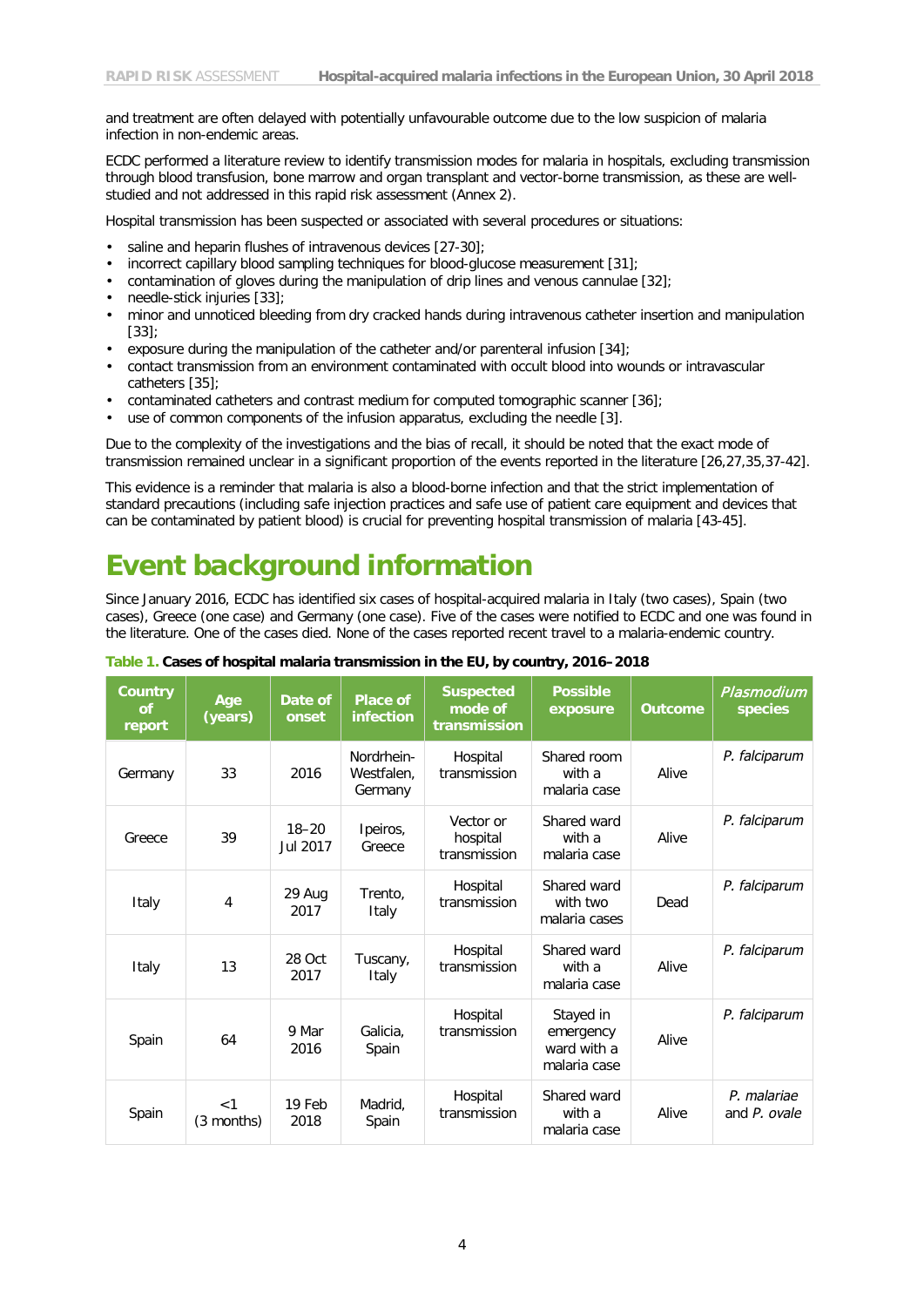### **Germany**

In February 2016, the index case (case first noticed by the health authorities) [46], who had shared a room with an imported malaria case in a hospital ward in Germany for under 24 hours subsequently developed malaria [34]. The *Plasmodium* isolates from both patients showed an identical DNA pattern by PCR–based fingerprinting comprising microsatellite PfRRM and the gene encoding merozoite-specific protein 1 (*P. falciparum* MSP1). Vectorborne transmission by local *Anopheles* mosquitoes was ruled out as the event took place in winter. No blood transfusion or intravenous drug use was reported.

The mode of hospital transmission was not determined. No concurrent blood draws or finger-stick blood tests were documented. Only one of the patients received subcutaneous injections. Different parenteral antibiotics were given to the patients via peripheral intravenous catheters, which were routinely sealed using a plastic stylet without prior saline flushes. No invasive procedure was performed on the index case.

#### **Greece**

On 17 August 2017, Greece reported one case of *P. falciparum* with the most likely place of exposure being a healthcare facility in the region of Ipeiros, in north-western Greece. The index case presented symptoms compatible with malaria with an onset between 18 and 20 July 2017, was hospitalised on 21 July and discharged on 12 August 2018.

The case, with no recent travel history to a malaria-endemic area, had previously been hospitalised in the same hospital between 17 June and 10 July 2018, where he shared the same ward between 22 and 25 June with a patient treated for imported *P. falciparum* malaria. The date of symptom onset was compatible with transmission occurring in the ward.

Epidemiological investigations ruled out transfusion- and transplant-transmitted malaria. The case had received a blood transfusion on 25 July, after the onset of symptoms. Blood samples of the case taken before the blood transfusion on 24 July were retrospectively retrieved and tested positive for malaria.

During their stay, both patients received parenteral treatment through peripheral vein catheters and were tested daily for glucose through capillary blood sampling techniques using the same available glucometer but different lancets. Saline flushes were conducted using single syringes for each patient. No needle injury was reported during this period.

The blood samples from the index imported case were not sent to the malaria reference centre for further molecular typing, therefore the comparison of the isolates was not possible.

Entomological investigations in the area around the hospital and the patient's residence did not reveal the presence of *Anopheles* mosquitoes. However, this is a peri-urban area, suitable for *Anopheles* mosquitoes, and this targeted investigation could not rule out the previous or current presence of *Anopheles* mosquitoes in the area. No further locally-acquired malaria case has been reported in the area despite increased awareness among local clinicians. The closest local airport has no international flights to endemic areas and is located about 10 km from the hospital and residence of the patient. Luggage malaria was also considered unlikely, as the imported index case arrived in Greece from Cameroon on 9 June 2017 and stayed in another village (35 km away from the place of exposure) where he had already opened his luggage after returning from Cameroon.

The investigation concluded that the case could be the result of a hospital transmission or vector-borne transmission in the hospital.

### **Italy**

#### **Trento**

On 5 September 2017, Italy reported a fatal case of malaria in a four-year-old girl with no travel history to a malaria-endemic country [47].

She had been admitted to a hospital in the Veneto region on 13 August 2017 and diagnosed with diabetes mellitus. After returning from the Veneto region, she had been admitted to a hospital in the Trento region for diabetes from 16 to 21 August 2017, and diagnosed with pharyngitis on 31 August 2017.

On 2 September 2017, she was admitted and diagnosed with *P. falciparum* malaria and subsequently transferred to the tropical diseases reference centre in Lombardy where she died on 4 September 2017. Epidemiological investigations identified two patients infected with *P. falciparum* who were hospitalised in the same ward during her stay in the Trento hospital between 16 and 21 August 2017; both cases were imported. The investigation at the Trento hospital did not identify breaches in medical procedures that could have resulted in transmission.

Molecular sequencing of the *Plasmodium* isolates from the girl and the other two children hospitalised concomitantly, performed by the National Institute of Health in Rome, indicated that the *Plasmodium* isolates of the girl and one of the two children were genetically identical, confirming with reasonable certainty that it was hospital transmission and excluding the involvement of a vector, either from local *Anopheles* mosquitoes or luggage malaria.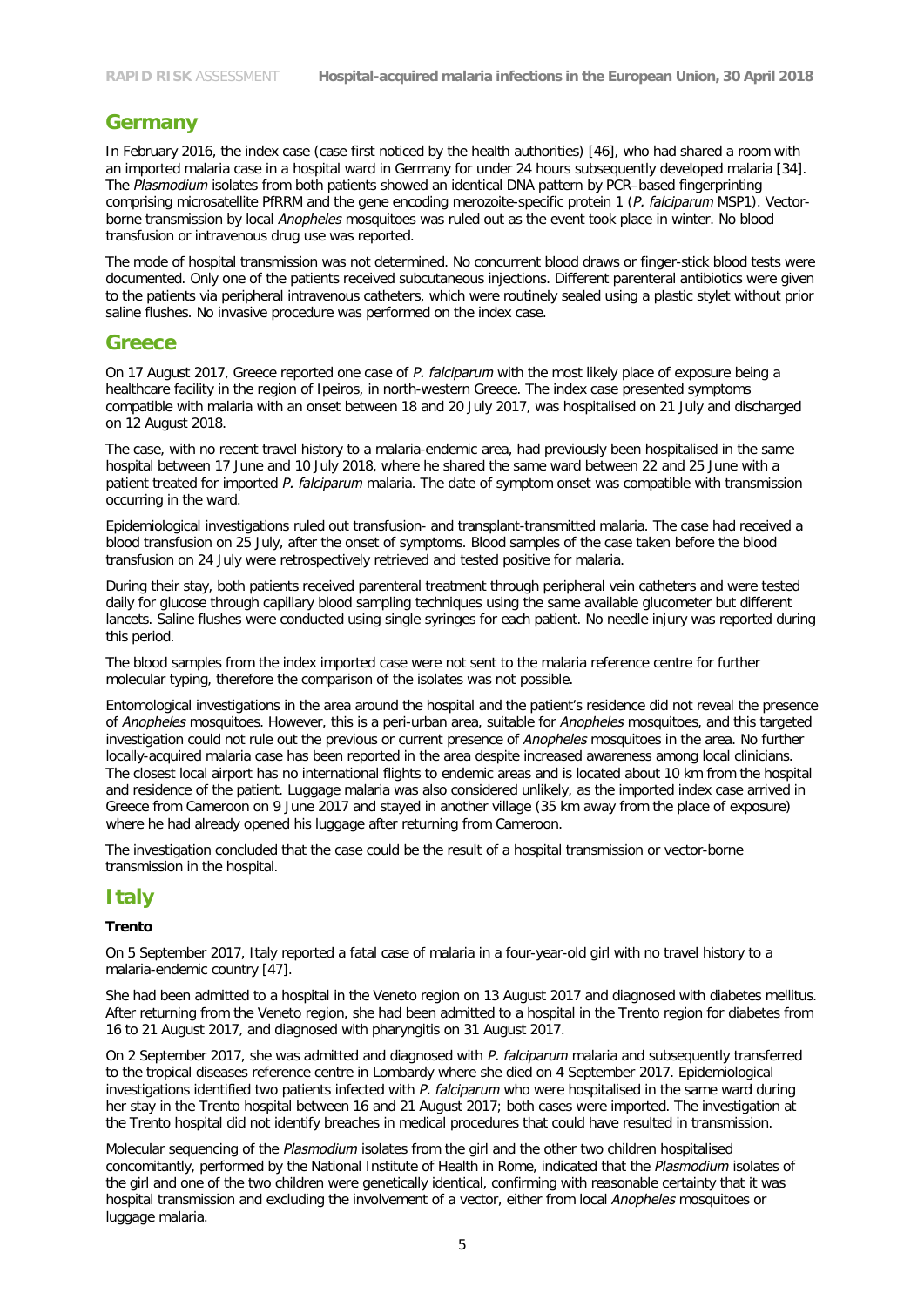Entomological investigations in the area of Trento did not reveal the presence of *Anopheles* mosquitoes. Neither did entomological surveys in Bibione (Veneto region), where the girl spent her holidays during the first half of August 2017 (from 1 to 13 August).

#### **Tuscany**

On 6 December 2017, Italy reported a hospital-acquired case of malaria in Tuscany.

The index case was a 13-year-old boy who did not report recent travel history to a malaria-endemic country. In October 2017, he had, on three occasions, visited the same hospital emergency room: first on 13 October for respiratory difficulties, myoclonic movements of the limbs, headache, vomiting and apyrexia; the second time on 28 October, for suspected virosis and fever (the fever had started on 26 October); and the third time on 31 October, due to the persistence of the fever.

On 16 November 2017, he tested positive by PCR for *P. falciparum*. The diagnostic was confirmed by thick drop and thin smear from capillary blood. His condition improved immediately after the start of antimalarial therapy.

The imported malaria case was a 15-year-old male who had been hospitalised with suspected malaria on 13 October 2017 in the same hospital. He had reported recent travel to Senegal.

Both children had been registered in the same emergency room on 13 October 2017 and were both hospitalised in the same ward during their stay in the hospital (imported case from 13 to 27 of October and hospital-acquired case from 13 to 19 October). The overlapping times and interventions carried out on the two boys were carefully analysed.

Blood samples and peripheral blood smears of both patients were sent to the National Institute of Health in Rome. The microscopic and molecular analyses confirmed that the parasites present in the blood samples were *P. falciparum*. The molecular analysis indicated that the two *Plasmodium* isolates were genetically identical (full identity of the sequences of three polymorphic molecular markers).

The hospital-acquired case received a transfusion on 6 November 2017. Pre-transfusion blood and aspirated bone marrow samples retrieved retrospectively tested positive by PCR for *P. falciparum*, thus excluding the possibility of transmission by transfusion.

Entomological investigations in the area of the hospital did not reveal the presence of *Anopheles* mosquitoes so the possibility that the infection of the index case was due to *Anopheles* mosquitoes being present in the environment was considered highly unlikely.

The entomological investigation, together with the results of molecular analysis, confirmed with reasonable certainty that the case was hospital-acquired, excluding the involvement of a vector either from local *Anopheles* mosquitoes or luggage-malaria

#### **Spain**

#### **Madrid**

On 27 February 2018, Spain reported a case of malaria infection in a three-month-old girl who lived in Madrid and did not have any travel history to a malaria-endemic area. This index case had been hospitalised from 1 to 7 February in a hospital in Madrid because of a disease unrelated to malaria. The reported date of onset of symptoms was 19 February (she was readmitted into the same hospital on 24 February with a diagnosis of malaria infection by *P. malariae* and *P. ovale*.)

Epidemiological investigations ruled out maternal-fetal transmission and she had not received transfusion of blood or blood products, or a bone marrow or organ transplant. During her first hospitalisation, the patient was in the same ward during the same period (1–6 February) as another child from Equatorial Guinea with imported malaria.

Although the specific mechanism of transmission was not identified, both cases shared the same combination of *Plasmodium* species (*P. malariae + P. ovale*). Subspecies characterisation of *P. ovale* showed *P. o. curtisi* in both cases and the subtyping of *P. ovale* merozoite surface protein (*P. ovale* MSP1 fragment 3) showed an identical DNA sequence.

It was not possible to establish the mode of transmission, but transmission probably occurred during the hospitalisation when both children were in the same ward and both were receiving intravenous fluids. So far infection control investigations and patient safety procedures have not identified any specific breach. The cleaning, disinfection, sterilisation and pest control procedures of the hospital met all the usual requirements. However, infection prevention and control measures at the hospital have been reinforced. Both cases were discharged and fully recovered from malaria.

The entomological investigation excluded vector transmission. No larvae or adult mosquitoes were found in the hospital. The winter season and ambient conditions were not compatible with the mosquito's life cycle. The two closest airports (10 and 14 km from the hospital) do not have international flights to malaria-endemic areas. The largest airport with international flights to malaria-endemic areas is located 40 km from the hospital.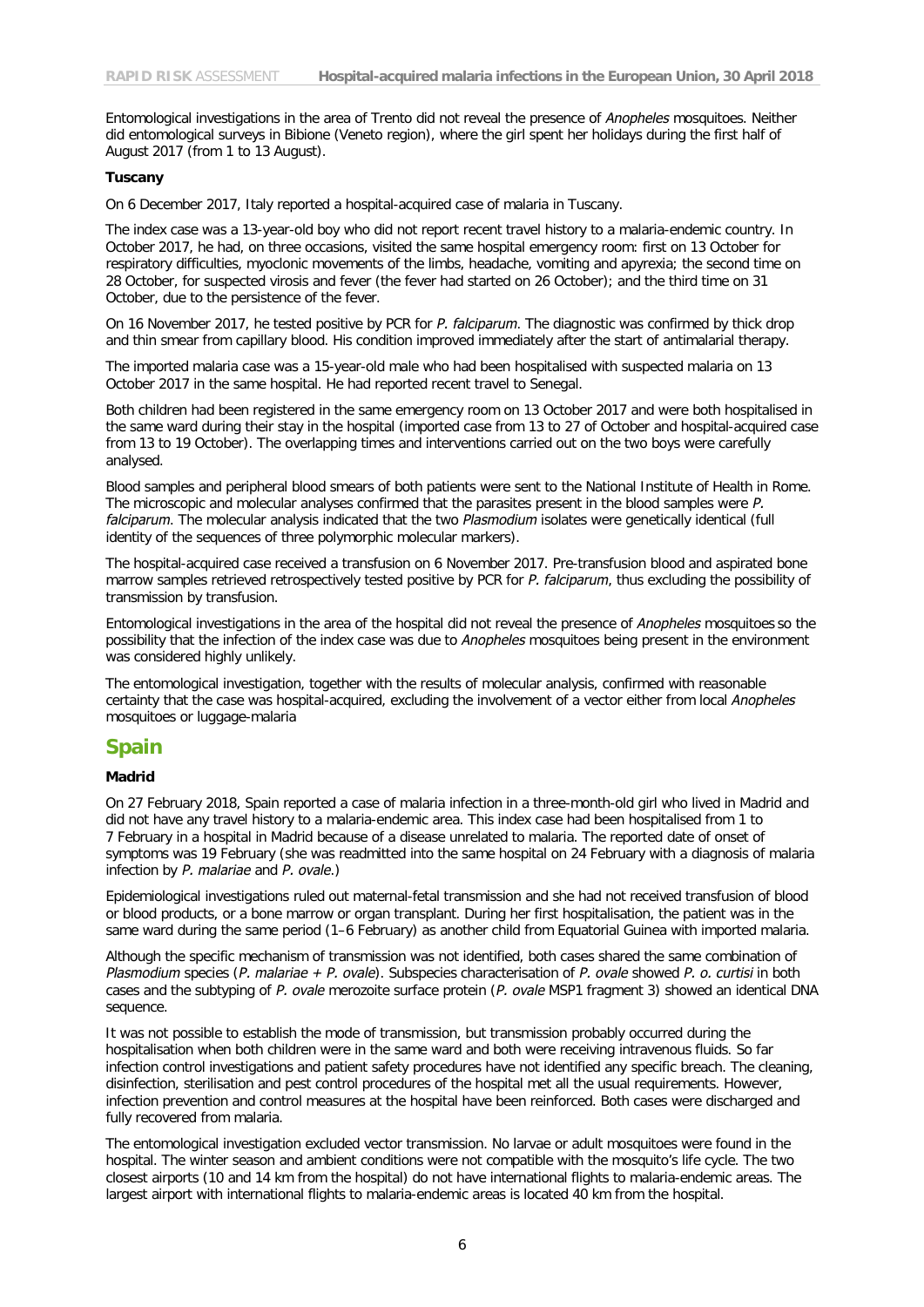#### **Galicia**

In 2016, a 64 year-old man who lived in Galicia and had no travel history was diagnosed with malaria. This index case was under treatment due to myeloma. However, blood or blood-product transmission were ruled out. The patient received an autologous bone marrow transplant in 2013 and 2014, and blood transfusions in 2014 and 2015.

The fever onset date was 9 March 2016. He was admitted to hospital on 13 March and was diagnosed with malaria due to *P. falciparum* on 16 March 2016. This index case had been previously admitted several times to the hospital in 2016 (discharge dates: 22 January and 19 February due to respiratory infections, and 4 March due to febrile syndrome). He also visited an emergency room where there was an imported case of malaria (*P. falciparum*) on 15 January 2016, and clinical specimens from both cases were analysed.

The molecular typing investigations were inconclusive. Both patients showed infection by *P. falciparum* (microscopy, RDT and PCR). Genotyping was done by typing *Pf*MSP1 (families K1, RO33 and Mad) and *Pf*MSP2 (families FC27 and IC) genes. Molecular typing was inconclusive because it was only possible to obtain PCR amplification in the *Pf*MSP1 K1 from the index case and the size of the fragment in the imported case was different from the ones obtained in the index case.

Although an entomological investigation was not conducted, vector-borne transmission from local *Anopheles* mosquitoes was deemed unlikely because the event took place in winter and the environmental conditions were not compatible with the mosquito's life cycle. The index case lived 25 km from the seaport and 10 km away from the airport. There are no flights to/from malaria-endemic areas at this airport but the seaport has international transit of merchandise and containers, some from malaria-endemic areas.

Despite the complexity of this investigation and due to the multiple admissions and procedures of the index cases, it was concluded that hospital transmission was the most likely mode of transmission.

### **ECDC threat assessment for the EU**

In 2016 and 2017, six events involving the hospital transmission of *P. falciparum, P. malariae* and *P. ovale* took place in Germany, Greece, Italy and Spain. Although hospital transmission has been confirmed, the investigations were inconclusive as to the exact mechanism of transmission. Breaches in infection control that could have resulted in person-to-person transmission could not be identified. Transmission through blood transfusion, or bone marrow or organ transplant was ruled out.

Entomological investigations did not identify malaria-competent vectors in the hospital surrounding area for any of the events reported, however such investigations cannot always ascertain the absence of competent vectors in the area. The results of molecular analysis of the *Plasmodium* isolates from the cases in Germany, Italy and Spain indicated that the most likely route of transmission was hospital transmission through direct contact with blood that contained parasite-infected erythrocytes during provision of healthcare.

Although there is a potential risk that other patients or healthcare workers may have been exposed at the time of the events, it is unlikely that it would have been extensive and the risk of further spread of malaria in such contexts within the EU is negligible.

The investigation of these cases shows the clear added value of molecular analysis in building evidence of patientto-patient transmission of malaria.

Hospital transmission is almost always associated with *P. falciparum.* This may be explained by the fact that the observed parasitaemia is higher for *P. falciparum* infection than for infection with other *Plasmodium* species [4,5,48]*.* However, the other *Plasmodium* species can also be transmitted within healthcare settings. This is exemplified by a concomitant transmission of *P. malariae* and *P. ovale* in Madrid, Spain in 2018.

These events are a reminder that hospital transmission of malaria is possible. The risk of hospital transmission of malaria increases if standard precautions are not strictly applied. In particular, precautions that prevent the transmission of blood-borne infections, such as sharing patient care devices or equipment that may be contaminated by patient blood (including syringes, multi-dose vials, glucose monitoring and insulin administration devices) or failing to change gloves between patients after procedures involving any contact with patient blood. In areas with a possible circulation of competent vectors that can transmit malaria, vector-borne transmission is also possible, if mosquito protection measures are not applied.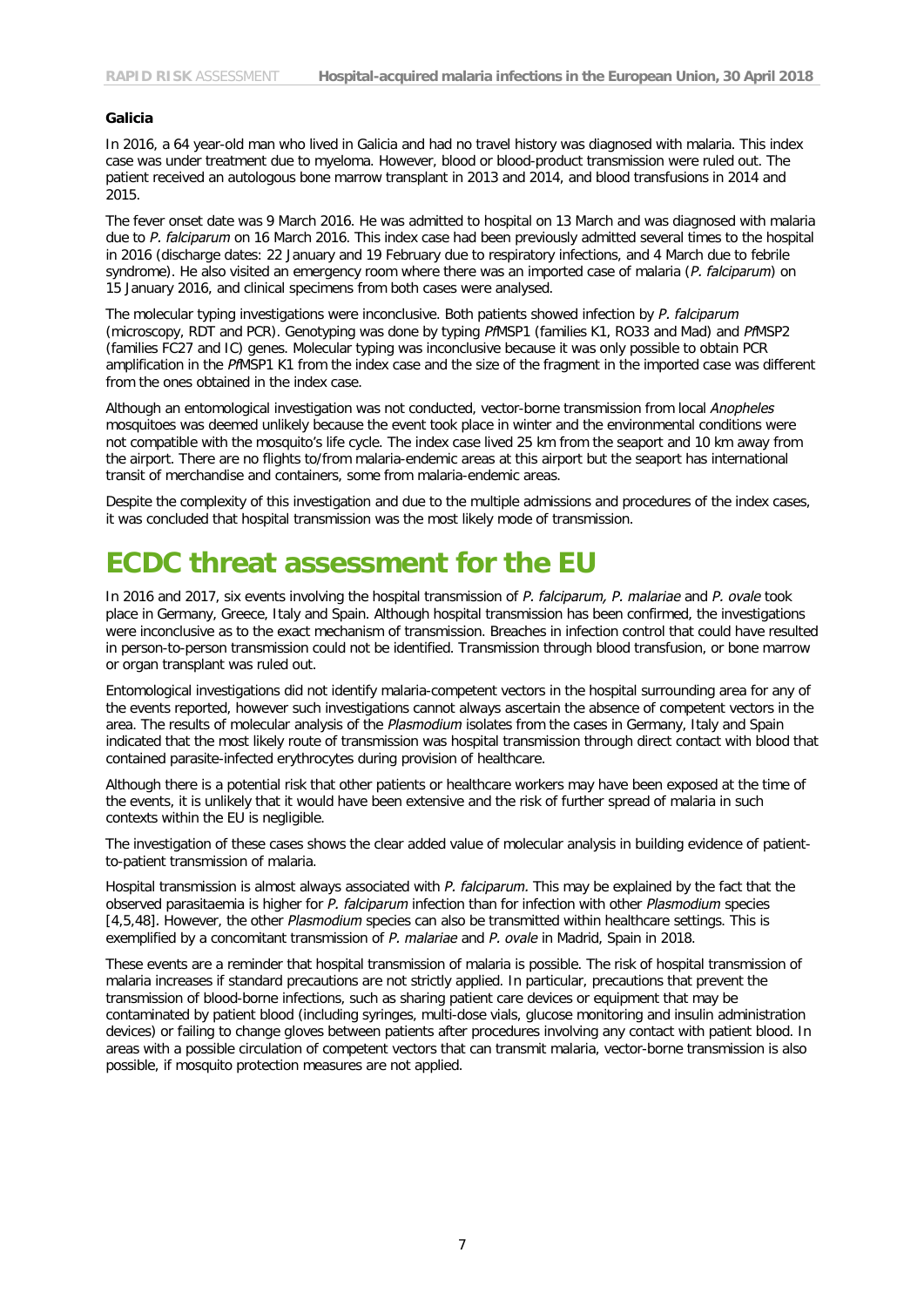# **Annex 1. List of items to consider during investigation of a potential hospital transmission of malaria**

### **Epidemiological investigation**

- Date of symptom onset for the index case, malaria-compatible symptoms prior to laboratory diagnostics, use of substances of human origin (transfusion/transplant) and medical care (peripheral/central venous catheter, multiple intravenous drug administrations, laboratory sampling, etc.)
- Investigation of an alternative mode of contamination (intravenous drug use, shared needle, etc.)
- History of travel to malaria-endemic areas.
- Residence/work close to an airport or a harbour to rule out airport malaria.
- Travel history (patient, family or relatives) in malaria endemic country to rule out luggage malaria.
- Locally-acquired cases of malaria reported in the area, or cases of febrile illness among the patient's relatives, or report of mosquito bites.
- Dates of hospitalisation, treatment and outcome of the index case.
- Identification of a potential link with the suspected or confirmed potential malaria source case in a healthcare setting. The malaria source case can be a patient or a healthcare worker. The concurrence is broadly defined as time spent in the vicinity of a suspected or confirmed malaria case (such as same hospital room, same emergency ward or same ward) or sharing medical personnel.
- Investigation of infection prevention and control procedures and practices that may lead to exposure to blood containing parasite-infected erythrocytes, as described in the literature, such as:
	- − capillary blood sampling by finger stick (e.g. blood glucose monitoring);
	- − direct exposure to Substances of Human Origin (SoHO);
	- − shared contaminated multiple-use infusion devices or successive infusion by same healthcare staff;
	- − application of heparin to peripheral locks (multi-dose heparin container) or saline flush.
- Define the period between the first potential exposure in healthcare settings and both the onset of malariacompatible symptoms and the final diagnostic.

#### **Entomological investigation**

- Entomological investigation about the presence of competent and active vector in/around the healthcare setting and in/around the household of the index case under investigation.
- Estimation of an extrinsic incubation period (EIP) defined as the interval between the acquisition of *Plasmodium* by a local vector and its ability to transmit *Plasmodium* to humans.
- Assess the possibility of vector-borne transmission in comparing the EIP and the human malaria incubation period for the identified *Plasmodium* species with the time between first potential exposure in the healthcare setting and the onset of malaria-compatible symptoms.

#### **Molecular investigation**

- *Plasmodium* species-level identification.
- Molecular typing of the *Plasmodium* isolate for the index case and the suspected source case.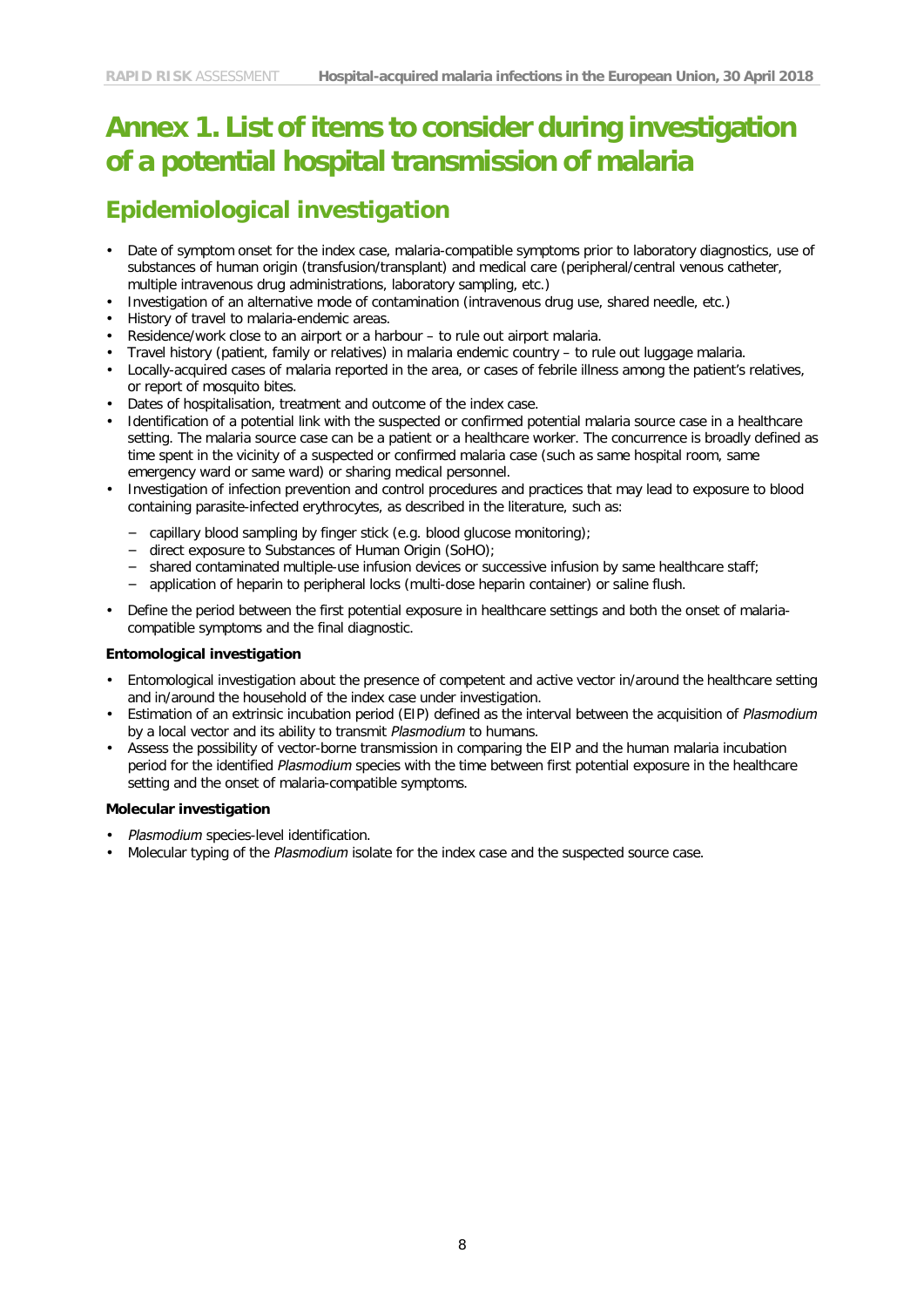## **Annex 2. Literature review**

Original research articles were retrieved from PubMed, Embase.com, and Cochrane Library on 16 April 2018.

The search strategies submitted combined the concepts of malaria with cross infection. Controlled vocabulary (i.e. MeSH and Emtree terms) and natural vocabulary (i.e. keywords) were used to represent the concepts in the search strategies.

We found that the use of the title and abstract fields, and the controlled vocabulary for these concepts considerably increased the noise in the results. Hence, proximity operators in multiple fields were used with Embase.com to increase the adequacy of the results. Additional searches were submitted in PubMed using the title field and the MeSH terms to complement the retrieval.

The results were in all languages and limited to records published from the year 2000 onwards.

A total of 295 articles were retrieved. After de-duplication, 268 articles were included in the review from which 18 articles were selected. Of these articles, nine described suspected or associated modes of transmission. In addition, by reviewing the references of the articles we found six additional relevant articles. However, only two describing modes of transmission were different to the articles already retrieved by the search strategy.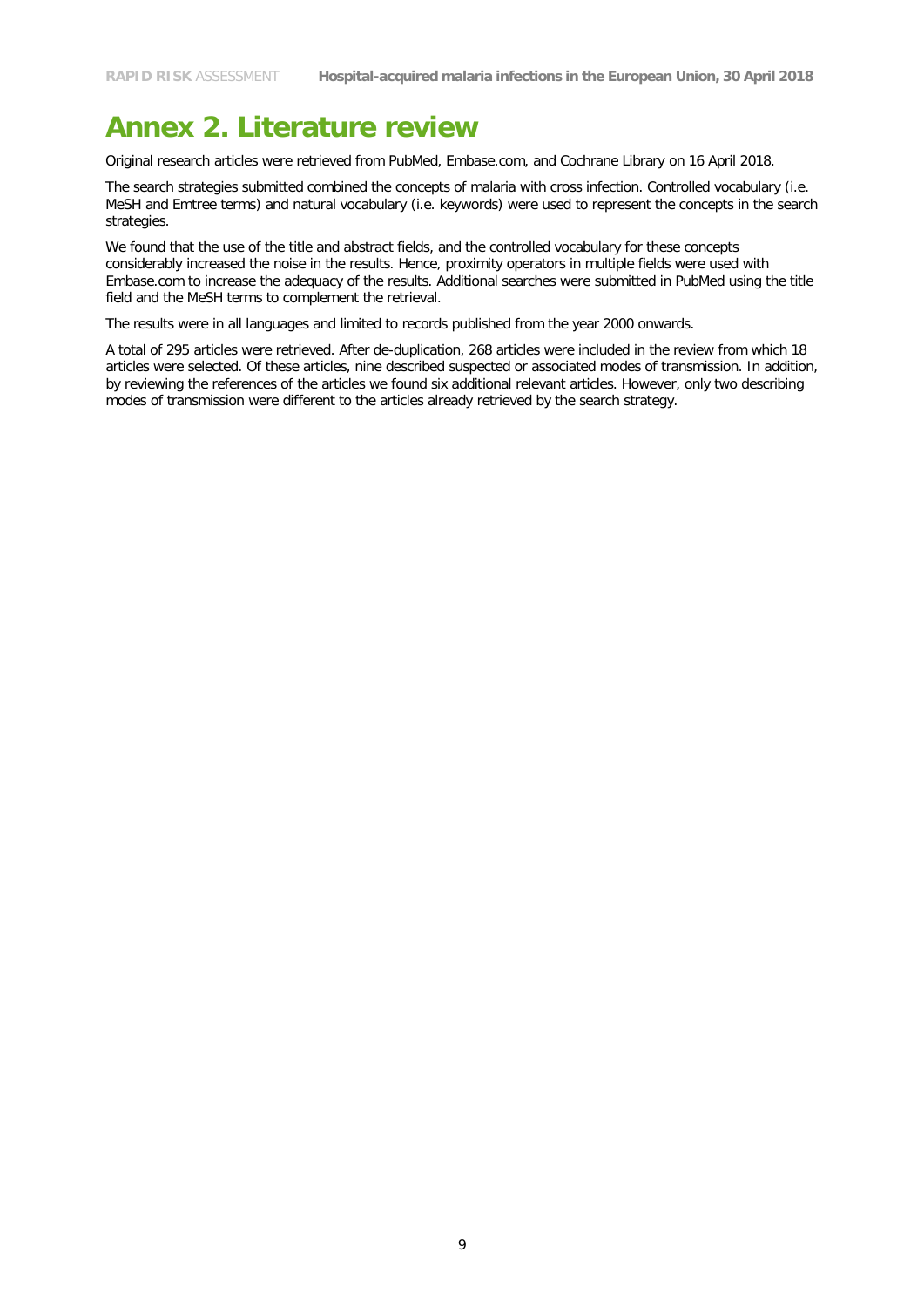## **References**

- 1. Ashley EA, Pyae Phyo A, Woodrow CJ. Malaria. Lancet. 2018 Apr 6.
- 2. World Health Organization. World Malaria Report 2016 Geneva: WHO; 2016 [25 April 2018]. Available from: <http://www.who.int/malaria/publications/world-malaria-report-2016/report/en/>
- 3. Mortimer PP. Nosocomial malaria. Lancet. 1997 Feb 22;349(9051):574.
- 4. Collins WE, Jeffery GM. *Plasmodium malariae*: parasite and disease. Clin Microbiol Rev. 2007 Oct;20(4):579-92.
- 5. Collins WE, Jeffery GM. *Plasmodium ovale*: parasite and disease. Clin Microbiol Rev. 2005 Jul;18(3):570-81.
- 6. Singh B, Daneshvar C. Human infections and detection of *Plasmodium knowlesi*. Clin Microbiol Rev. 2013 Apr;26(2):165-84.
- 7. World Health Organization Regional Office for Europe. From over 90 000 cases to zero in two decades: the European Region is malaria free. Copenhagen 2016 [cited 2018 Apr 24]. Available from[: http://www.euro.who.int/en/media](http://www.euro.who.int/en/media-centre/sections/press-releases/2016/04/from-over-90-000-cases-to-zero-in-two-decades-the-european-region-is-malaria-free)[centre/sections/press-releases/2016/04/from-over-90-000-cases-to-zero-in-two-decades-the-european-region-is-malaria-free.](http://www.euro.who.int/en/media-centre/sections/press-releases/2016/04/from-over-90-000-cases-to-zero-in-two-decades-the-european-region-is-malaria-free)
- 8. Frey-Wettstein M, Maier A, Markwalder K, Munch U. A case of transfusion transmitted malaria in Switzerland. Swiss medical weekly. 2001 Jun 02;131(21-22):320.
- 9. Kitchen AD, Barbara JA, Hewitt PE. Documented cases of post-transfusion malaria occurring in England: a review in relation to current and proposed donor-selection guidelines. Vox sanguinis. 2005 Aug;89(2):77-80.
- 10. Brouwer EE, van Hellemond JJ, van Genderen PJ, Slot E, van Lieshout L, Visser LG, et al. A case report of transfusiontransmitted *Plasmodium malariae* from an asymptomatic non-immune traveller. Malar J. 2013 Dec 05;12:439.
- 11. Mejia R, Booth GS, Fedorko DP, Hsieh MM, Khuu HM, Klein HG, et al. Peripheral blood stem cell transplant-related *Plasmodium falciparum* infection in a patient with sickle cell disease. Transfusion. 2012 Dec;52(12):2677-82.
- 12. O'Donnell J, Goldman JM, Wagner K, Ehinger G, Martin N, Leahy M, et al. Donor-derived *Plasmodium vivax* infection following volunteer unrelated bone marrow transplantation. Bone marrow transplantation. 1998 Feb;21(3):313-4.
- 13. Holzer BR, Gluck Z, Zambelli D, Fey M. Transmission of malaria by renal transplantation. Transplantation. 1985 Mar;39(3):315-6.
- 14. Chiche L, Lesage A, Duhamel C, Salame E, Malet M, Samba D, et al. Posttransplant malaria: first case of transmission of *Plasmodium falciparum* from a white multi-organ donor to four recipients. Transplantation. 2003 Jan 15;75(1):166-8.
- 15. European Commission. Commission Directive 2004/33/EC of 22 March 2004 implementing Directive 2002/98/EC of the European Parliament and of the Council as regards certain technical requirements for blood and blood components, 2004. Available from[: http://eur-lex.europa.eu/LexUriServ/LexUriServ.do?uri=OJ:L:2004:091:0025:0039:EN:PDF.](http://eur-lex.europa.eu/LexUriServ/LexUriServ.do?uri=OJ:L:2004:091:0025:0039:EN:PDF)
- 16. Reesink HW. European strategies against the parasite transfusion risk. Transfusion clinique et biologique: journal de la Societe francaise de transfusion sanguine. 2005 Feb;12(1):1-4.
- 17. European Commission. Commission Directive 2006/17/EC of 8 February 2006 implementing Directive 2004/23/EC of the European Parliament and of the Council as regards certain technical requirements for the donation, procurement and testing of human tissues and cells 2006. Available from[: https://eur-lex.europa.eu/legal](https://eur-lex.europa.eu/legal-content/EN/TXT/?uri=celex:32006L0017)[content/EN/TXT/?uri=celex:32006L0017.](https://eur-lex.europa.eu/legal-content/EN/TXT/?uri=celex:32006L0017)
- 18. European Directorate for the Quality of Medicines and Healthcare. Guide to the quality and safety of organs for transplantation. Strasbourg 2016 [cited 2018]. Available from: [https://www.edqm.eu/en/organs-tissues-and-cells-technical](https://www.edqm.eu/en/organs-tissues-and-cells-technical-guides)[guides.](https://www.edqm.eu/en/organs-tissues-and-cells-technical-guides)
- 19. Isaacson M. Airport malaria: a review. Bull World Health Organ. 1989;67(6):737-43.
- 20. Hellenic Center for Disease Control and Prevention. Epidemiological Surveillance report. Malaria in Greece, 2017, up to 17/08/2017. Athens 2017 [cited 2017 Aug 17]. Available from:
	- [http://www.keelpno.gr/Portals/0/Files/English%20files/Malaria%20reports/MALARIA\\_REPORT\\_17\\_08\\_%202017\\_ENG\\_FINAL.pdf](http://www.keelpno.gr/Portals/0/Files/English%20files/Malaria%20reports/MALARIA_REPORT_17_08_%202017_ENG_FINAL.pdf)
- 21. Sudre B, Rossi M, Van Bortel W, Danis K, Baka A, Vakalis N, et al. Mapping environmental suitability for malaria transmission, Greece. Emerg Infect Dis. 2013 May;19(5):784-6.
- 22. European Centre for Disease Prevention and Control. Joint WHO–ECDC mission related to local malaria transmission in Greece, 2012 Stockholm 2013 [cited 2017 Sep 10]. Available from: [https://ecdc.europa.eu/sites/portal/files/media/en/publications/Publications/Joint-ECDC-WHO%20mission-malaria-Greece-](https://ecdc.europa.eu/sites/portal/files/media/en/publications/Publications/Joint-ECDC-WHO%20mission-malaria-Greece-2012.pdf)[2012.pdf.](https://ecdc.europa.eu/sites/portal/files/media/en/publications/Publications/Joint-ECDC-WHO%20mission-malaria-Greece-2012.pdf)